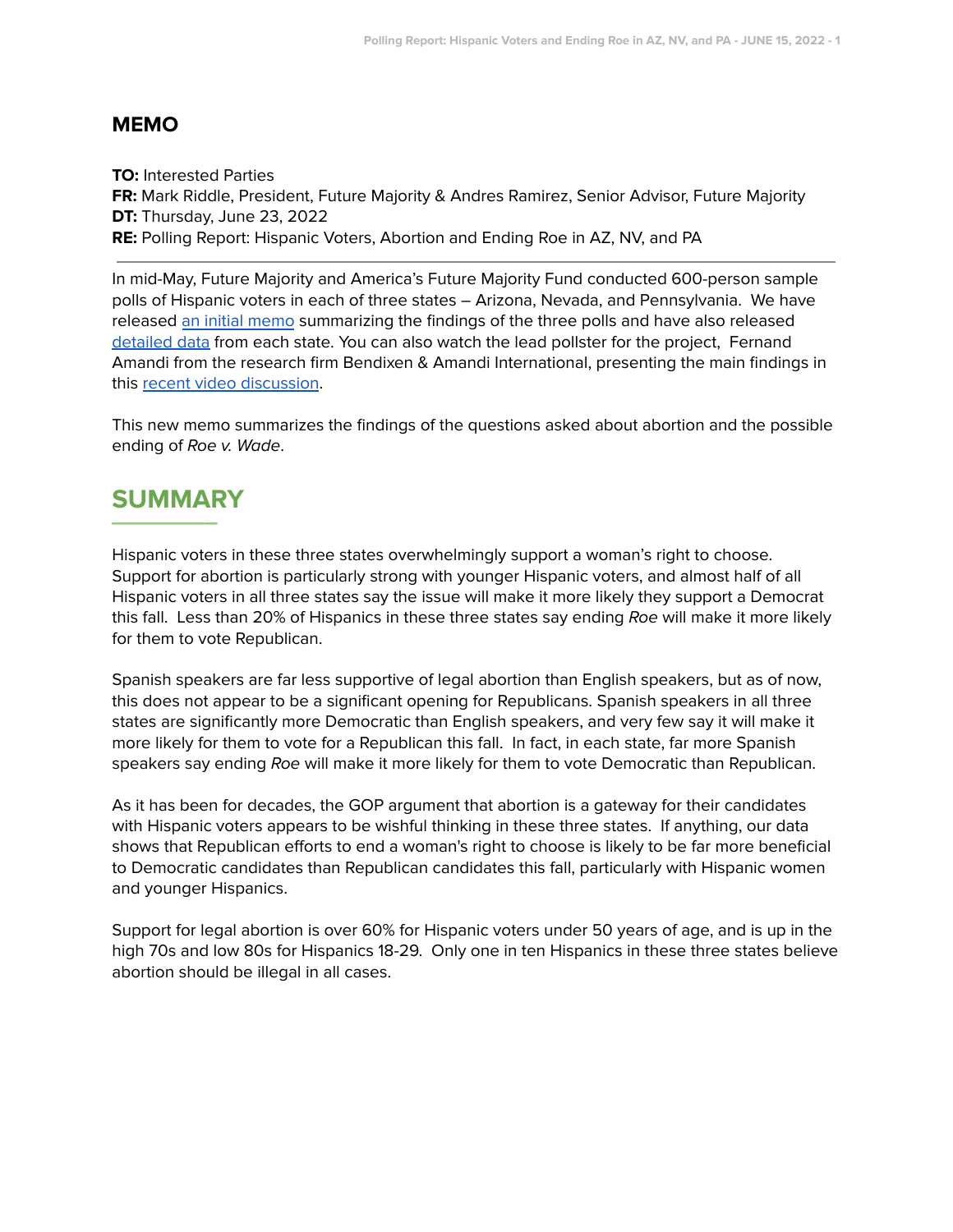## **TOPLINE QUESTIONS \_\_\_\_\_\_\_\_**

01. When it comes to the issue of abortion, do you think abortion should be legal or illegal in the **United States?**



02. Regardless of my own position on abortion, I believe that every woman should be able to make a **choice about whether to have one or not.**



**03. Now please tell me if you agree or disagree with the following statements: The government should decide in which cases abortion is legal.**



**04. We asked those who answered the first question "abortion should be illegal" the following** question - "Do you think that abortion should be illegal in all cases, or do you think that abortion **should be legal in the case of rape, incest, or to save the mother's life?"**



- Legal in case of rape, incest, or to save a life
- Illegal in all cases
- Net Illegal in all cases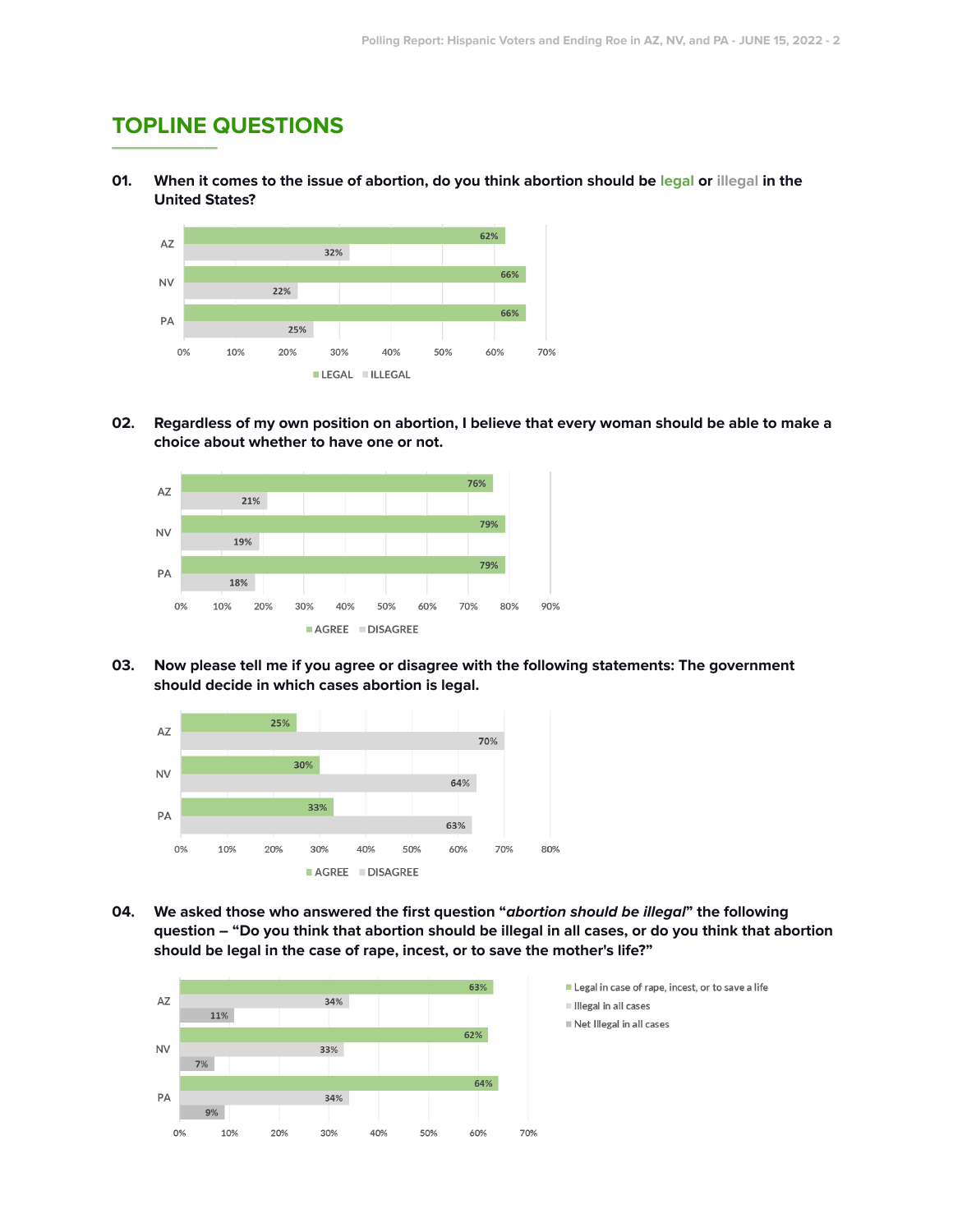# **DEMOGRAPHIC BREAKOUTS ON THE CORE QUESTION \_\_\_\_\_\_\_\_**

In this section, we provide more granular information about how these issues are playing out by gender, age, language preference, and foreign/native-born. We are including only the results for one of the questions, as the data is consistent throughout each of the questions, so the data below is illustrative and comprehensive.

# **When it comes to the issue of abortion, do you think abortion should be legal or illegal in the United States?**

## **Overall**

Overall, there is significantly greater support for abortion to remain legal among Hispanic voters in Arizona, Nevada, and Pennsylvania.

#### **By Gender**

This greater support for abortion being legal among Hispanic voters shows up across gender, with women even more supportive of abortion rights than men.



|     |              | <b>MALE</b>    | <b>FEMALE</b> |                |  |
|-----|--------------|----------------|---------------|----------------|--|
|     | <b>LEGAL</b> | <b>ILLEGAL</b> | <b>LEGAL</b>  | <b>ILLEGAL</b> |  |
| AZ. | 56%          | 36%            | 65%           | 28%            |  |
| ΝV  | 62%          | 27%            | 70%           | 26%            |  |
| PA  | 63%          | 23%            | 69%           | 26%            |  |

## **By Age**

As expected and broadly speaking, the younger you are, the greater the support for abortion rights among Hispanic voters.

|           | 18-29        |                | 30-49        |                | 50-64        |                | $65+$        |                |
|-----------|--------------|----------------|--------------|----------------|--------------|----------------|--------------|----------------|
|           | <b>LEGAL</b> | <b>ILLEGAL</b> | <b>LEGAL</b> | <b>ILLEGAL</b> | <b>LEGAL</b> | <b>ILLEGAL</b> | <b>LEGAL</b> | <b>ILLEGAL</b> |
| AZ        | 83%          | 14%            | 63%          | 31%            | 51%          | 41%            | 39%          | 46%            |
| <b>NV</b> | 83%          | 11%            | 65%          | 26%            | 60%          | 32%            | 59%          | 35%            |
| PA        | 75%          | 20%            | 66%          | 25%            | 68%          | 21%            | 51%          | 32%            |

#### **By Language**

Support dips for abortion rights amongst Spanish-speaking members of the Hispanic community, and is greater across English speakers.

|           |                                | <b>ENGLISH</b> | <b>SPANISH</b> |                |  |
|-----------|--------------------------------|----------------|----------------|----------------|--|
|           | <b>ILLEGAL</b><br><b>LEGAL</b> |                | <b>LEGAL</b>   | <b>ILLEGAL</b> |  |
| ΑZ        | 67%                            | 26%            | 33%            | 59%            |  |
| <b>NV</b> | 74%                            | 19%            | 30%            | 58%            |  |
| PА        | 72%                            | 18%            | 43%            | 46%            |  |

#### **By Status**

And broadly speaking, support is greater for abortion rights among Hispanics who are U.S. born than those who are foreign-born.

|           |              | <b>U.S. BORN</b> | <b>FOREIGN-BORN</b> |                |  |
|-----------|--------------|------------------|---------------------|----------------|--|
|           | <b>LEGAL</b> | <b>ILLEGAL</b>   | <b>LEGAL</b>        | <b>ILLEGAL</b> |  |
| AZ        | 68%          | 25%              | 42%                 | 50%            |  |
| <b>NV</b> | 75%          | 18%              | 51%                 | 41%            |  |
| PА        | 72%          | 20%              | 58%                 | 32%            |  |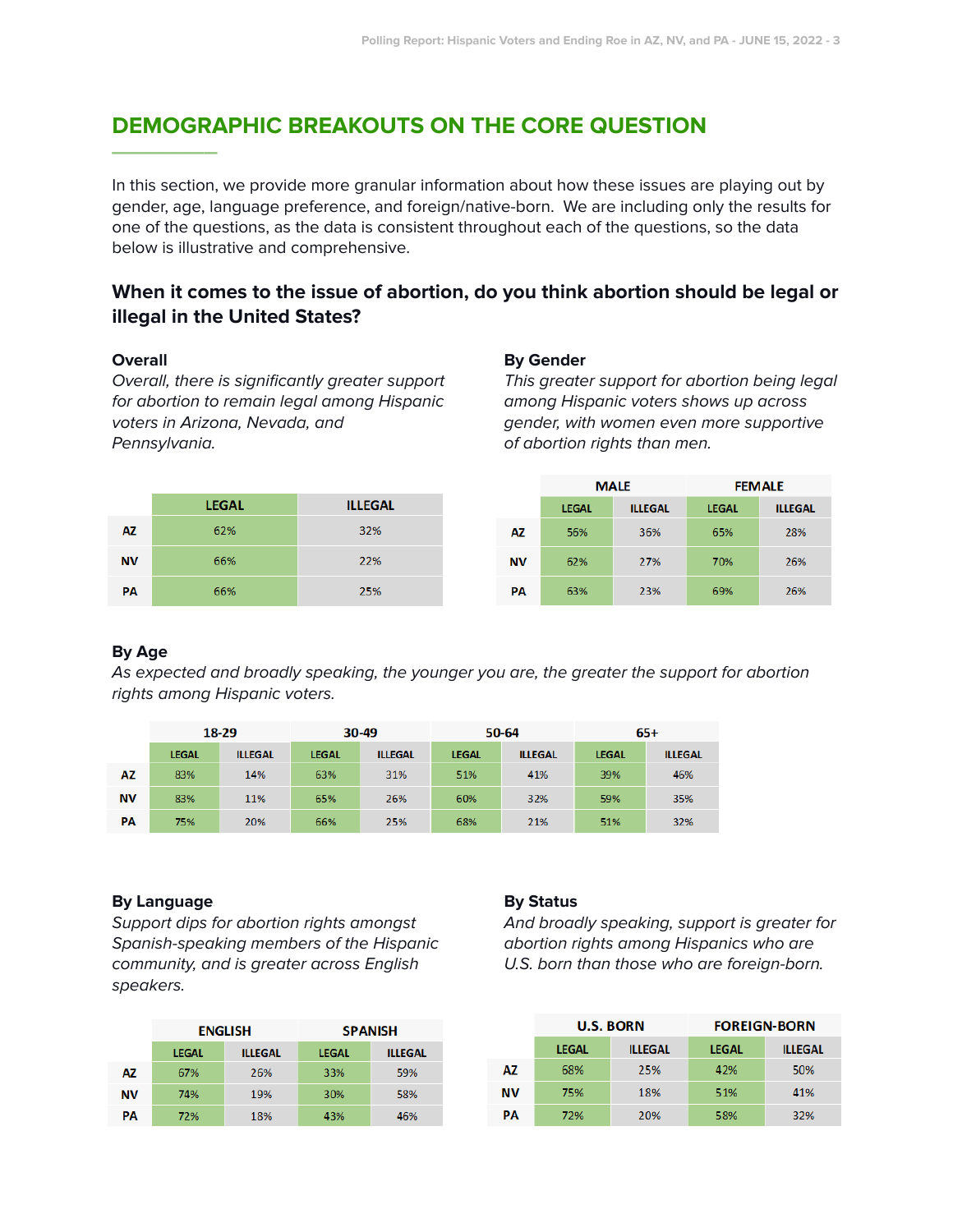# **SAMPLE BREAKOUT \_\_\_\_\_\_\_\_**

Here's how our sample broke out across language and native vs. foreign-born.

## **Language Composition U.S. and Foreign-Born**

|           | <b>ENGLISH</b> | <b>SPANISH</b> |           | <b>U.S. BORN</b> | <b>FOREIGN-BORN</b> |
|-----------|----------------|----------------|-----------|------------------|---------------------|
| AZ        | 83%            | 17%            | AZ        | 73%              | 27%                 |
| <b>NV</b> | 80%            | 20%            | <b>NV</b> | 67%              | 33%                 |
| PA        | 78%            | 22%            | PA        | 58%              | 41%                 |

# **ABORTION'S IMPACT ON THE 2022 VOTE \_\_\_\_\_\_\_\_**

See our first [memo](https://click.everyaction.com/k/45995190/348391818/804554385?nvep=ew0KICAiVGVuYW50VXJpIjogIm5ncHZhbjovL3Zhbi9FQS9FQTAwMi8xLzcxNjc1IiwNCiAgIkRpc3RyaWJ1dGlvblVuaXF1ZUlkIjogImY4MDk0OTE2LWM4ZTEtZWMxMS1iNjU2LTI4MTg3OGI4NTExMCIsDQogICJFbWFpbEFkZHJlc3MiOiAic2ltb25Ac2ltb24tcm9zZW5iZXJnLmNvbSINCn0%3D&hmac=q19RaY_KBCE2sgbpfh5RpqMkBzGSMq09U2NHYKob-zk=&emci=6407cfe9-bae1-ec11-b656-281878b85110&emdi=f8094916-c8e1-ec11-b656-281878b85110&ceid=10719753) for a top-line overview of how the two parties and their candidates are performing. Our results showed significant strength for Democrats and weakness for Republicans with Hispanic voters in these three states.

This question looks at how the possible ending of Roe will impact the 2022 vote. We found that ending Roe will make 40-50% of Hispanics more likely to vote Democratic this fall, while delivering very little benefit for Republicans. The "more likely Democratic" number is above 50% with younger Hispanics and with Hispanic women in Arizona and Pennsylvania.

**Will the Supreme Court's decision to overturn Roe v. Wade, ending Federal protections for abortions, have any impact on your voting decisions in the November 2022 elections?**

| <b>By State</b>                                                                                                           | <b>MORE LIKELY DEM</b> | <b>MORE LIKELY REP</b> |     |
|---------------------------------------------------------------------------------------------------------------------------|------------------------|------------------------|-----|
| Across each state, overturning abortion<br>generated far greater support for voting<br>Democratic than voting Republican. | ΑZ                     | 45%                    | 14% |
|                                                                                                                           | <b>NV</b>              | 40%                    | 18% |
|                                                                                                                           | <b>PA</b>              | 45%                    | 13% |

| <b>By Gender</b>   |           | <b>MALE</b>            |                        | <b>FEMALE</b>          |                        |
|--------------------|-----------|------------------------|------------------------|------------------------|------------------------|
| Not surprisingly   |           | <b>MORE LIKELY DEM</b> | <b>MORE LIKELY REP</b> | <b>MORE LIKELY DEM</b> | <b>MORE LIKELY REP</b> |
| there is much more | AZ.       | 38%                    | 15%                    | 51%                    | 13%                    |
| intensity among    | <b>NV</b> | 38%                    | 21%                    | 40%                    | 15%                    |
| women than men.    | PA        | 37%                    | 16%                    | 53%                    | 10%                    |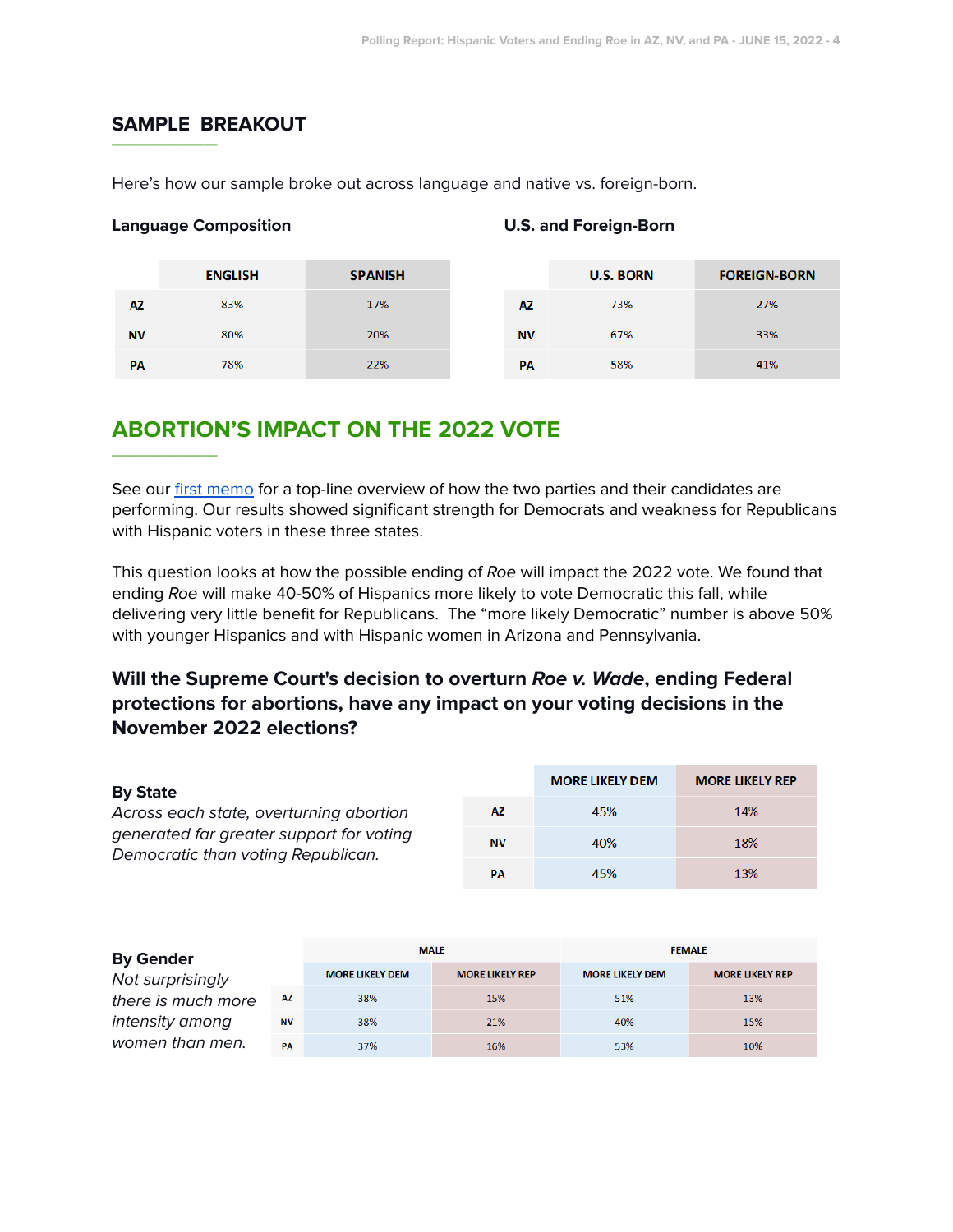## **By Age**

The trend of greater support for abortion among younger people carried over into support for voting Democratic with younger voters, in particular, indicating greater support for voting for Democrats with the overturning of Roe.

|           | $18 - 29$              |                        | 30-49                  |                        |  |
|-----------|------------------------|------------------------|------------------------|------------------------|--|
|           | <b>MORE LIKELY DEM</b> | <b>MORE LIKELY REP</b> | <b>MORE LIKELY DEM</b> | <b>MORE LIKELY REP</b> |  |
| AZ.       | 54%                    | 14%                    | 47%                    | 16%                    |  |
| <b>NV</b> | 53%                    | 19%                    | 37%                    | 20%                    |  |
| <b>PA</b> | 50%                    | 14%                    | 46%                    | 14%                    |  |

|           |                        | 50-64                  | $65+$                  |                        |  |
|-----------|------------------------|------------------------|------------------------|------------------------|--|
|           | <b>MORE LIKELY DEM</b> | <b>MORE LIKELY REP</b> | <b>MORE LIKELY DEM</b> | <b>MORE LIKELY REP</b> |  |
| AZ        | 35%                    | 13%                    | 40%                    | 39%                    |  |
| <b>NV</b> | 39%                    | 16%                    | 32%                    | 12%                    |  |
| PA        | 39%                    | 10%                    | 38%                    | 9%                     |  |

## **By Language**

| By language, both                         |           |                        |                        |                        |                        |
|-------------------------------------------|-----------|------------------------|------------------------|------------------------|------------------------|
| English and                               |           |                        | <b>ENGLISH</b>         | <b>SPANISH</b>         |                        |
| Spanish-speaking<br>Hispanic voters       |           | <b>MORE LIKELY DEM</b> | <b>MORE LIKELY REP</b> | <b>MORE LIKELY DEM</b> | <b>MORE LIKELY REP</b> |
| indicated greater                         | <b>AZ</b> | 47%                    | 15%                    | 35%                    | 10%                    |
| support for voting for                    | <b>NV</b> | 44%                    | 17%                    | 20%                    | 8%                     |
| Democrats with the<br>overturning of Roe. | PA        | 49%                    | 14%                    | 28%                    | 7%                     |

## **By Status**

Broadly speaking, the overturning of Roe generated significantly more support for Democrats than for Republicans.

|           | <b>U.S. BORN</b>       |                        | <b>FOREIGN-BORN</b>    |                        |  |
|-----------|------------------------|------------------------|------------------------|------------------------|--|
|           | <b>MORE LIKELY DEM</b> | <b>MORE LIKELY REP</b> | <b>MORE LIKELY DEM</b> | <b>MORE LIKELY REP</b> |  |
| AZ.       | 46%                    | 14%                    | 42%                    | 15%                    |  |
| <b>NV</b> | 45%                    | 22%                    | 29%                    | 11%                    |  |
| <b>PA</b> | 48%                    | 14%                    | 40%                    | 10%                    |  |